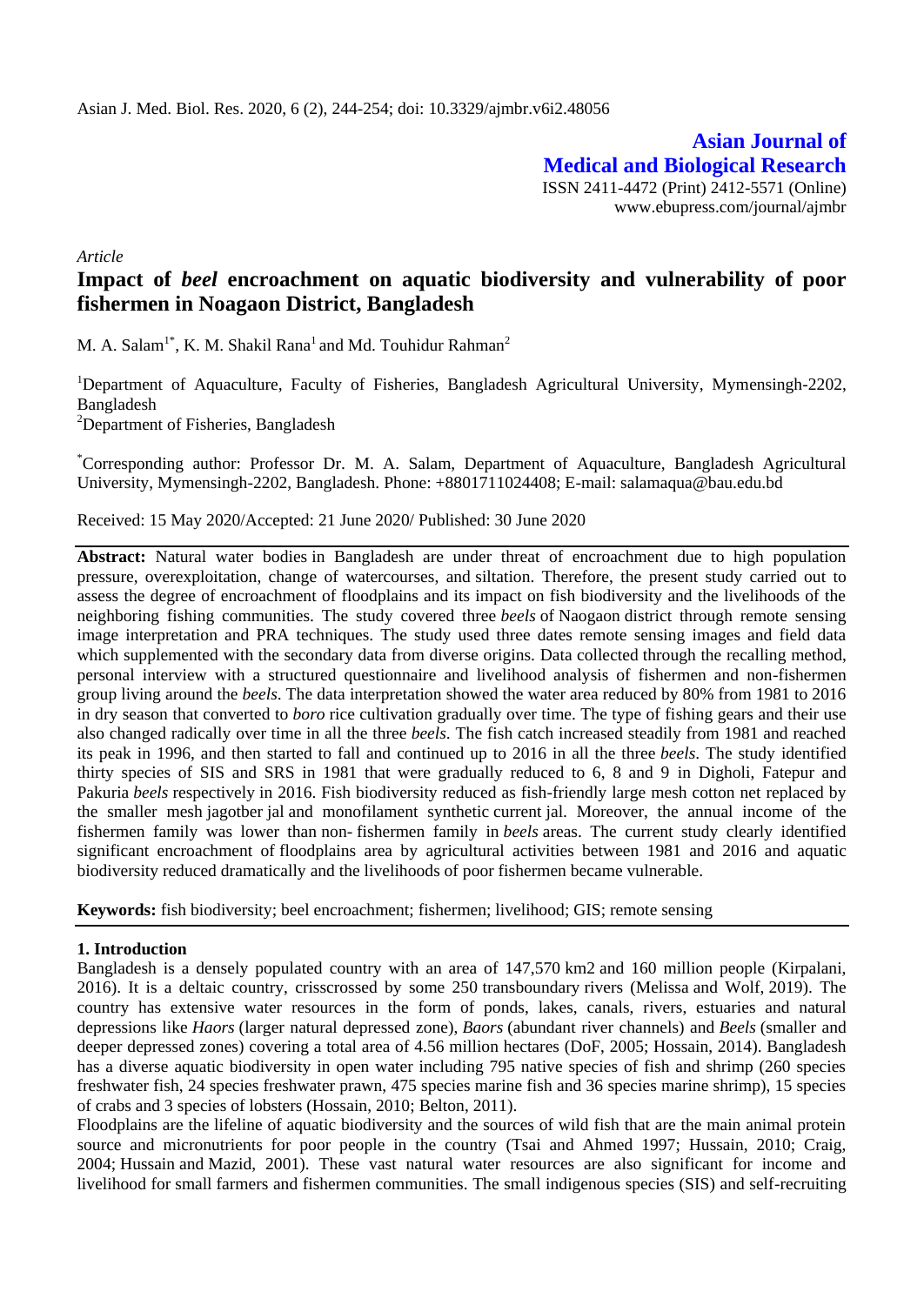**245**

species (SRS) have a higher amount of essential nutrients than culture-based fish species (Thilsted and Hassan 1993; Kawarazuka and Béné, 2010, 2011, Roos *et al.*, 2007; Belton, 2011). On the other hand, the floodplains are the natural feeding and breeding ground of wild fish, rich in natural aquatic flora and fauna and responsible for maintaining biodiversity in the natural aquatic environment (Hussain, 2010). Earlier, wild fish were the major source of animal protein, particularly to the rural people and poor fishermen in the country. Almost 60% of freshwater fish species are dependent on the floodplain (Boyce, 1991; Belton, 2011). In the 1960s, capture fisheries from the inland water bodies contributed about 90% of the country's total fish production. However, the fish production from the capture fisheries declined considerably over the years and in 2010-11 that accounted for about 42%. During the era, fish production from inland capture fisheries was almost 20 times higher than the aquaculture production in the country (Hossain, 2014).

The flood controlling embankments, infrastructures, modern agricultural technologies and construction of road networks in last four decades damaged the ecology of floodplains remarkably (Khan, 1993; Ali, 1991). Moreover, the ever-increasing population upsurge the pressure on land in developing countries that make the demand for land which influenced to break the law of land encroachment (Choudhury, 2015; Döös, 2002). In addition, the wetlands in the country shrunk and the linkages between the wetlands and the rivers are disconnected due to the developmental activities (SPARSO, 1984) which are the most suitable spawning, nursing and feeding ground of many freshwater wild fishes (Hussain and Mazid, 2001). However, the illegal intrusion and encroachment of natural water bodies reduced floodplains drastically. The wetlands have also been degraded through the leasing to rice farming which leads to a decline in the aquatic flora and fauna due to the use of agrochemicals to the crops in floodplains (Ali, 1989). Therefore, the present investigation was to see the degree of encroachment of *beels* in the Naogaon district and its peripheral areas and to measure the actual area of encroached so that, the Government could take appropriate initiatives to protect the illegal encroachment as well as manage the environmental conditions in a sustainable way.

## **2. Materials and Methods**

## **2.1. Approaches and methods of the study**

The study was designed to assess the impact of agricultural encroachment on the livelihoods of fishermen based around the three *beels* in Naogaon Sadar upazila of Naogaon district, Bangladesh. The major task was to analyses the trends of agricultural encroachment over the years, changes in water areas for 30 to 35 years to the present time in the *beels*, changes in livelihoods of the fishermen, adoption of alternate livelihoods and institutional context in relation to the sustainable livelihoods.

The study conducted on two different methods such as Remote Sensing (RS) image interpretation and Participatory Rural Appraisal (PRA). Remote Sensing (RS) image interpretation carried out following Salam (2007) method which is supported by the secondary data collected from a range of sources like field visits, literature review, internet search and consultation with the relevant reports. Primary data collected by livelihood analysis through PRA and FGD method and interviews with the individual stakeholders. Information collected using FGD at the household level through a structural questionnaire interview. The complete method for the study presented in Figure 2 and the details are as follows: Multi-temporal Thematic Mapper image data obtained from Landsat-5 and Landsat-7 launched by NASA, USA was used (Table 1). Landsat TM/ETM image has 7 bands with 3 visible and 4 infrared channels including one thermal band. The spatial resolution of one pixel of TM image is 30m by 30m except for thermal band with 120m by 120m.

#### **2.2. Study area**

The three existing *beels* of Sadar Upazila of Naogaon district selected for the assessment, located at the 24°42′ to 24°56′ north latitudes and 88°48′ to 89°00′ east longitudes (Figure 1). The main rivers in this Upazila are Little Jamuna and Tulsi Ganga. Land uses are single crop 41%, double-crop 47% and triple crop rest 12%. The main crops in area are paddy, wheat, potato, brinjal, patal, onions, garlic, and pulses. The Digholi *Beel* located on the south-west corner of Naogaon district town, which was a large wetland having more than 200 hectares of water area about 100 years ago. Two narrow canals crisscrossed the *beel*, which have only 44-hectares to the public. Moreover, the Jamuni Fatepur *Beel*, located on the south-west corner of Naogaon town, of 20 kilometers away from the Sadar Upazila headquarters. Once, this *Beel* was a large wetland having 200 hectares' land but currently reduced to 62.21 hectares. About three hundred seventy fishermen households live in the adjacent villages. By contrast, the Pakuria Patiladoho *Beel* located on the south from the Naogaon town about 15 kilometers from the Sadar Upazila headquarter. Previously this floodplain was of 129-hectare, now shrieked to 14.4 hectare, which is fully public property. The *Beel* is partially encroached by the agricultural cropland and has a few illegal ponds. These villages have about 200 fishermen households.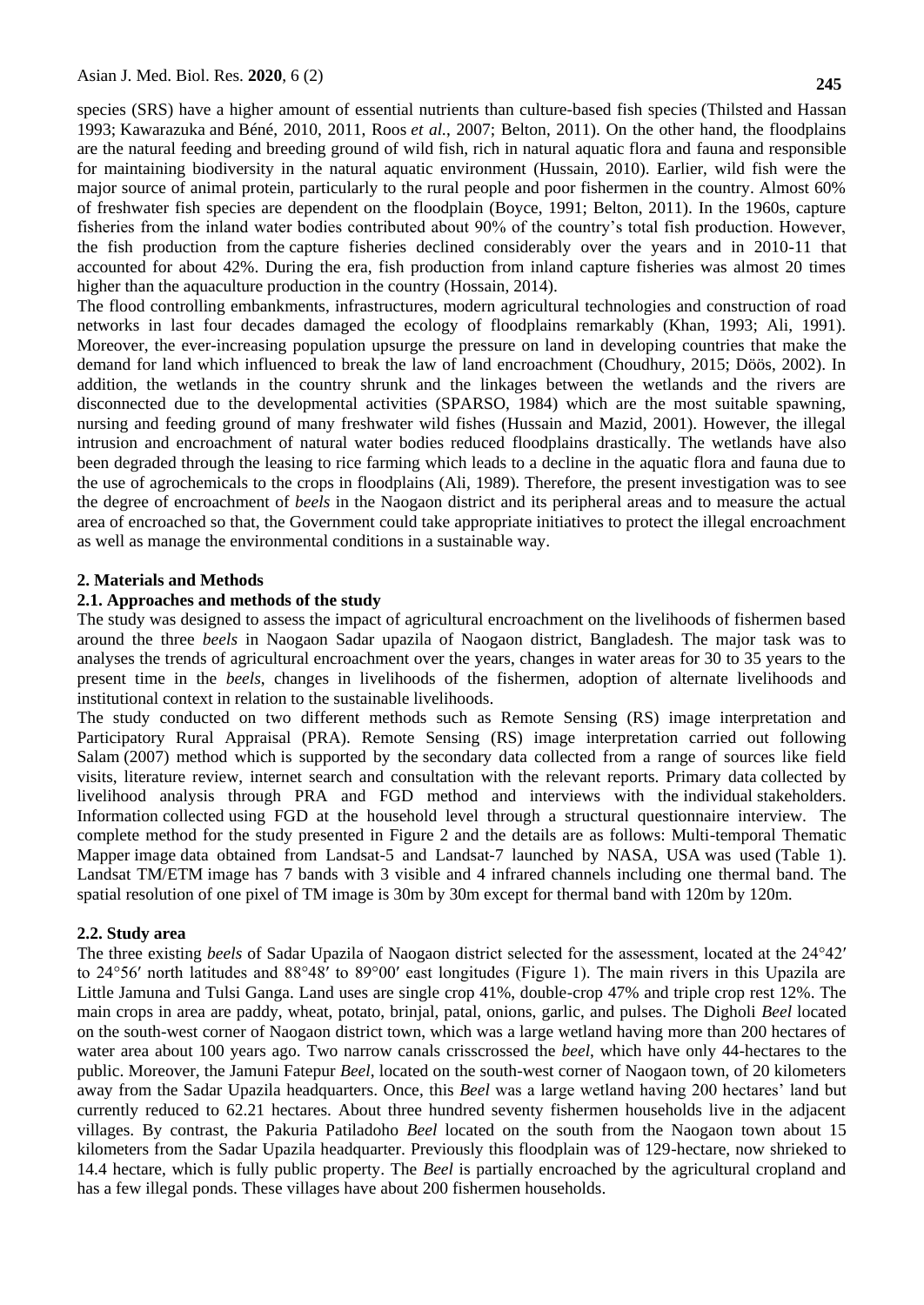#### **2.3. GIS based image processing**

The image-processing carried out in the Geographical Information System (GIS) laboratory, Department of Aquaculture, Faculty of Fisheries, Bangladesh Agricultural University (BAU), Mymensingh, Bangladesh. The Remote Sensing (RS) satellite images integrated into the GIS database (Figure 2). The satellite images collected from the Global Land Cover facilities of Maryland University, USA. The Landsat TM/ETM images used in this study are from the Path of 138, and Row of 43 which obtained on 09 February 1977, 11 November 1989, and 17 November 2000 (Table 1). The collected image covered an area of the western and middle parts of Bangladesh along with the part of two large rivers the Padma and the Jamuna. The Landsat TM/ETM image has 7 bands with 3 visible and 4 infrared channels including one thermal band. The spatial resolution of one pixel of TM/ETM image is 30m x 30m except for the thermal band 120m x 120m.

### **2.4. Data processing and software used in the study**

IDRISI KILIMANJARO, the GIS and image processing software used for Landsat satellite image processing in this study which developed by the Graduate School of Geography at Clark University, Worcester, MA, USA. Moreover, the vector based ArcGIS Desktop 10 GIS software used to edit and digitize the map boundary to separate the area of interest from the RS image. Paint Shop Pro 10, a raster-format image editing software also used for image processing and editing purposes. The manipulated and edited images imported in to IDRISI KILIMANJARO GIS software and resampling of the images done in the IDRISI environment to bring all the images in a single reference system.

The images enhanced digitally to enable their visual interpretation. The false-color composite (FCC) images produced for visual analysis with the bands of 432 for Landsat 2 (TM) of 1977 and 347 for Landsat 5 (TM) and Landsat 7 (ETM) of 1989 and 2000 images, respectively. An associated contrast stretch of 5% applied to give a better visual representation (Ameen, 2018; Kay and Hick, 1988). The Landsat TM bands 4, 3, and 2 (near-infrared, visible red and visible green respectively) and 3, 4, and 7 (near-infrared, visible red and infrared respectively) used for FCC visual discrimination of water and non-water boundary. Initially, with the help of LGED map and images a subset window of the study area was defined and extracted using the WINDOW option in IDRISI KILIMANJARO. The window for the study covered an area of 25,208 hectares of land mass. Following the WINDOW creation, the boundary of the Naogaon Sadar Upazila overlaid as mask to the FCC images to eliminate the outside areas other than the Naogaon Sadar Upazila from the WINDOW.

#### **2.5. Unsupervised image classification**

The unsupervised image classification carried out using the CLUSTER module which groups together the features with similar reflectance patterns in a certain land use category. The module used to produce an unsupervised classified image from the image bands of 4, 3 and 2 for 1977 image and 3, 4, and 7 for 1989 and 2000 images which provided the number of spectral classes in the raw data (Figure 2). CLUSTER module automatically classified the images into distinct 15 fine clusters categories. After cluster operation, a 3 x 3 mode FILTER applied to whip out the small clusters less than 9 pixels. The clusters were then classified based on the color composite Landsat TM/ETM images and field data and reclassified into four land cover classes.

### **2.6. Field based data collection**

The field-based primary data collected and supported the secondary data, image classification, and interpretation, and quantitative and qualitative analysis carried out. Primary data collected through PRA tools and interviewing individuals with a developed questionnaire, field observation, the experience of fishers, and comments from the community leaders. The secondary data collected from official records and published documents (Figure 3). A set of questionnaire developed after discussing with the stakeholders in the study area. The livelihood status of fishermen and non-fishermen groups emphasized during questionnaire preparation. The draft questionnaire pre-tested and finalized with the feedback from key informants and sample farmers in the *beel* areas. Finally, the questionnaire survey completed carefully with randomly selected 30 fishermen and nonfishermen group total 60 from each *beel*. Some key factors like age group, educational qualification, financial and social status, location of the village and involvement in the resource uses considered during sample selection. In addition, the focus group discussion (FGD) carried out to collect some facts which not included in the individual questionnaire interview, such as trend and change analysis. The FGD carried out in 9 villages, 3 at each *beel* and target group was the fishermen and crop farmer groups. In each FGD session, 8–12 persons of different age group attended. The village, where good number of fishermen lived, selected for FGD. The villagers selected on random basis for PRA and FGD works, whereas, aged persons selected for historical trend analysis. The FGD session contained the discussion on 35 years' history of *beel* and fishermen's and non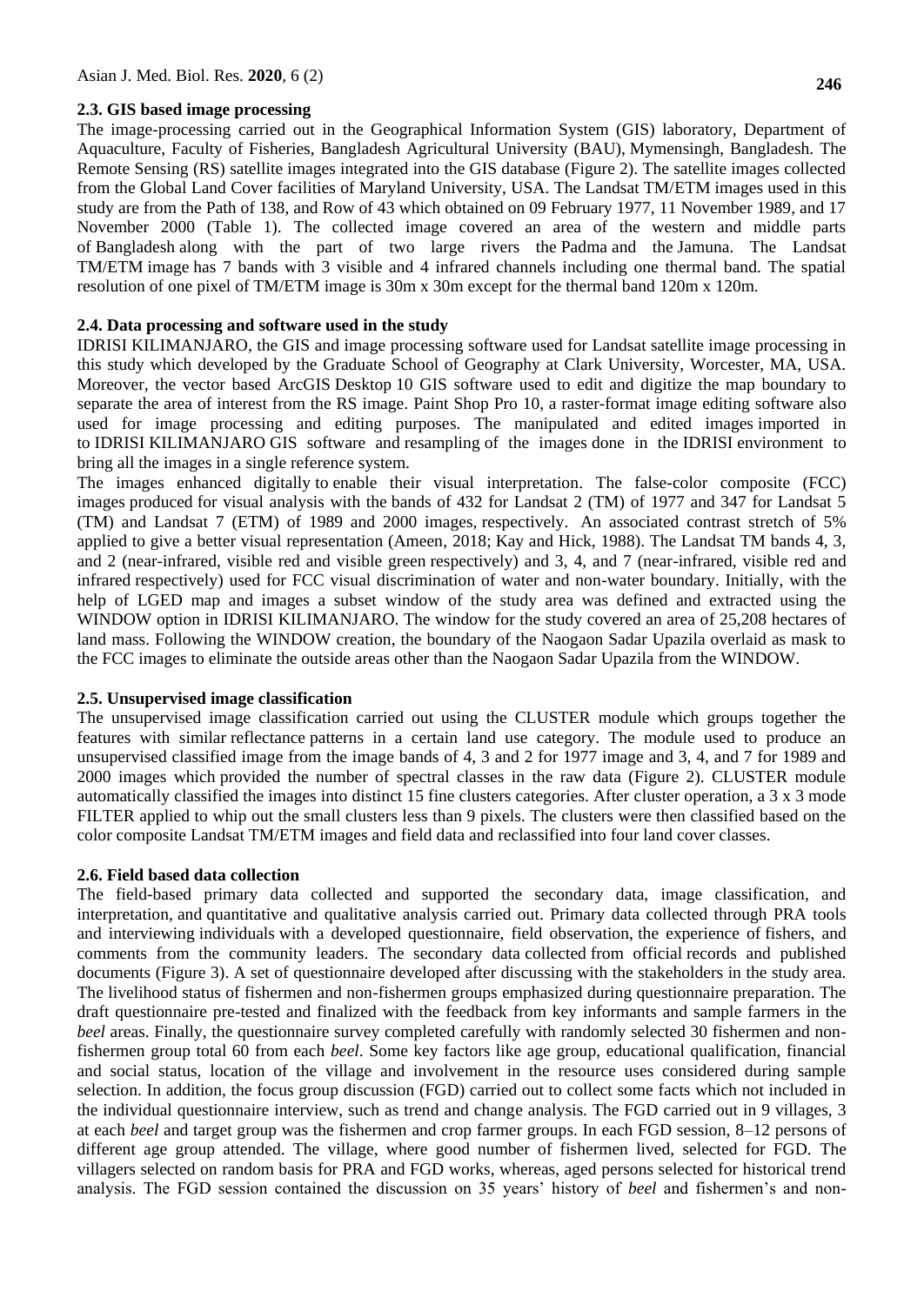fishermen's livelihood. The participants recalled the facts from 1981 to 2006 at five years' interval as 1981, 1986, 1991, 1996, 2001 and 2006. The data collected in the above methods crosschecked with the community leaders and key informants in the areas. The DoF staffs, Agricultural extension workers, school teachers and social leaders consulted for cross checking of the data.

## **2.7. Data analysis**

All the collected data compiled, transferred into the computer in MS Excel Programme, cross-checked for any mistake and analyzed in MS Excel 2016 version. The indicators in data analysis were area of *beels* in different years, water holding capacity in different seasons and years, amount of fish and fish species harvested in different period, assets, income and expenditure, social and financial status of fishermen and crop farmers in the *beel* areas.

## **3. Results and Discussion**

## **3.1. Image classification and interpretation**

The FCC images of 432 bands for February image of 1977 and 347 bands for mid-November images for 1989 and 2000 were obtained (Figure 4), which was used to guide the land use and land cover classification and images interpretation. In the FCC image of 1977, blue and black represent the water color; by contrast the water color is reddish to brown in 1989 and 2000 FCC images which are the indication of turbid water. In 1977 FCC image bare land was much higher followed by vegetation. The water and rice was minimal as the image was taken in completely dry season and only little bit *boro* rice was present or other aquatic vegetation may have represented that class. The variation of color in FCC images of 1977, 1989 and 2000 are due to 1977 image was taken from Landsat TM 5 platform which was not that much of high quality images and only three bands were available than the images of 1989 and 2000 which were taken from Landsat ETM 7 platform that quality of images were higher and all the seven bands were accessible. So, in both the images of 1989 and 2000 represented the same land use phenomenon in same color and used for unsupervised classification.

Produced cluster images were further reclassified into four distinct land use categories looking at the topographic map and FCC images such as bare land, vegetation, water bodies and aman rice, (Figure 5). The results obtained through unsupervised classification of the two date images showed that the vegetation and water area were much higher in 1989 image than the image of 2000 (Figures 5 and 6). On the other hand, the extend of bare land and aman rice was less in 1989 image than the 2000 image due to gradual encroachment by the rice farmers from the vicinity of the *beels*.

From the unsupervised image classification, it is clear that the bare land and *aman* rice areas have increased 13.54 and 10.31% in 2000 image than the image of 1989. By contrast, the homestead trees and water areas have decreased in 11.54 and 12.31% in 2000 image than the image of 1989 (Figure 6). This is due to the water flow has declined almost 60% since 1973 in the Ganges river and its channel systems which are the major water sources in the area (Mirza, 2002; Salam, 2007). The possible reasons of bare land and *aman* rice increased and homestead trees and water area decreased could be the reduction in freshwater flow from the upstream (Sarker *et al.*, 1999). Mirza (2002) also mentioned that the construction of the Farakka Barrage in 1973 on the Ganges River by neighbouring country has silted up most of its southbound distributaries in Bangladesh leading to the river systems and impacted the carrying capacities of these rivers. As a result, the dry season as well as the wet season water flow in many of the rivers was either cut off or substantially reduced, lowering the ground water level causing ecological devastation, as well as desertification in northern part (Islam *et al.,* 2010).

# **3.2. Change of cropland area in the** *beels*

The crop cultivation was practiced in all the studied *beels* from the ancient time but extend of covering area was varied over the period. In the dry season, the water of the *beels* usually shrunk due to water extraction and evapotranspiration then certain areas surrounding the *beels* have emerged. These emerged lands used for crop cultivation by the neighbouring land owners. With the population increase, extend of cropping areas and intensity has been increasing year after year and the *beels* have been decreasing over the time. In the year 1981, the crop land area of three *beels* were 20% which have gradually expanded to 87.5, 86.6 and 69.17%% in Digholi, Jamuni Fatepur and Pakuria Patiladoho *beels* respectively in 2006 (Table 2). It was observed that the increased rate of the crop land areas was directly related to the decreased rate of the *beel* areas in the study area (Rahman, 2015; Rahman, 2017).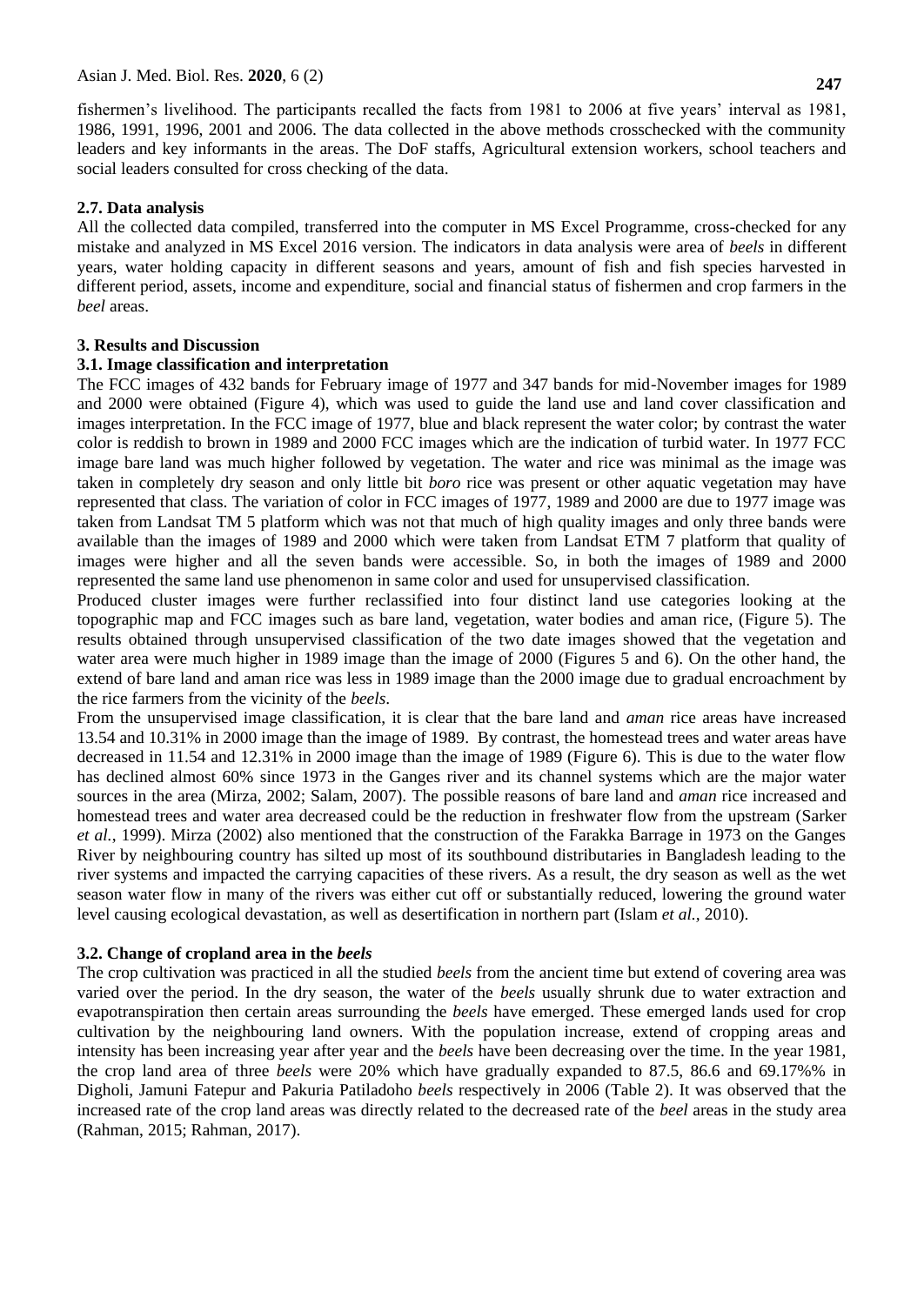## **3.3. Reduction of water areas of three** *beels* **in dry season**

In dry season, all of the natural water depression, manmade water holding areas as well as *beels*, canals, haors, baors has dried out in every year. This is a natural phenomenon. Table 3 showed the gradual shrinking of water areas of the *beels* from 1981 to 2006. Digholi, Jamuni Fatepur and Pakuria Patiladoho *beels* had 55, 800 and 225 ha water areas respectively in 1981, which have shrunk to 11, 250 and 140 ha respectively in 2006 (Table 3). Meanwhile, areas of crop land in all three *beels* have increased gradually throughout the period (Figure 6).

Moreover, the water from the *beels* are used for agricultural crop production, water drainage to reclaim the land for rice culture that making the fishermen vulnerable to food in secured in the areas, indebtedness, gender discrimination, unemployment, least access to health and education and other government services. The study also revealed that due to gradual agricultural encroachment the floodplain water areas in the *beels* and fish production were reduced dramatically over the period and the livelihoods of poor fishers became vulnerable. Swarnali, (2017) reported similar trends around Buriganga River in Dhaka district. The floodplains were used for paddy cultivation damaging aquatic vegetation and fish biodiversity (Verhoeven and Setter, 2010). Fishing occupation of fishers was found replaced by other income generating activities. Rahman (2012) reported the fishers were engaged with various Alternative Livelihood Generating Activities to support their families in Nijhum Dwip, Hatiya Upazila, Noakhali District.

Population in Bangladesh increased rapidly from 90 million to 140 million between 1981 and 2006 (BBS, 1981) resulting excessive demand for food and shelter. As a result, croplands have been used for housing and pressure has turned to floodplains for the excess production of crop. Nearly 82,000 ha of land on an average have been lost each year (Rezvi, 2018). Agricultural intensification and increase in irrigated cropland through the conversion of floodplain into agricultural land led to loss of biodiversity. Accordingly, conversion of floodplain into cropland was started to meet the high demand of food without considering the aftermath. In the study area due to 20 to 81% agricultural land expansion on an average through encroachment of floodplain, water area available for fish and aquatic vegetation was shrunken from 68 to 8% on an average with noticeable impact on surrounding fishermen during 1981 to 2006. Due to construction of unplanned flood control embankments / dams/ barrages, flow and direction of river has been changed resulting reduction or blockage of water inflow into floodplain. Consequently, water area in the floodplain has been dropped gradually (MPO, 1987; Nishat, 1993), which complies with the findings of the present study.

The expansion of agricultural activities has increased the demand of water for irrigation (Rezvi, 2018). So, continuous withdrawal of water from the floodplain has been taking place for crop production squeezing water area. As a result, along with decreased water area water holding capacity of floodplain has also been decreased (Swapan and Pal, 2017). This scenario was observed in the present study, where water holding capacity of the *beels* under study was found to decrease from 11 months to 6 months on an average throughout the period.

The present study explains the using of different types of gears by the fishermen adjacent to the three *beels* from 1981 to 2016. Totally 11 fishing gears have been found to use in the three *beels* in 1981 resulted from FGD sessions in the fishermen and non-fishermen group. The use of different fishing gears has been changed over times (Sultana and Islam, 2016). In the previous years before 1991 fish friendly gears had been used to harvest the fish. All the nets used before that time had bigger mesh size to catch only the bigger size of fish and all small size fish had been escaped (Sayeed *et al.,* 2014). That conservation was maintained by fishers and at that time only the fishermen caught the fish from open water. But after 1991 destructive fishing gears like *current jal* and *jagotber jal* had been introduced and the amount of fish has been reduced by the years after 1991 (Sazedul, 2019). Cast net and push net had been used commonly in all the *beels* from 1981. Cotton seine net was fish friendly and those were replaced by the synthetic net from 1986 (Potter, 2010). So, the types of gears, nature of fishing and amount of fish catch had been changed over time. The cast and push nets were used by single fisherman, but in some cases two people were engaged in cast net fishing (Sultana, 2016). Bamboo trap was used in Digholi *beel* up to 2001, because this trap was being used by single fisherman but in a small number. Due to reducing the catch, after 1991 the use of this gear had become less frequent. Alam *et al.* (1997), Das *et al.* (2003) and Alam *et al.* (2009) reported similar trends of fishing in *beels* in different regions.

| Table 1. The Landsat tm/ETM images information used in the study. |  |  |
|-------------------------------------------------------------------|--|--|
|-------------------------------------------------------------------|--|--|

| <b>Image Data</b> | Date of satellite over pass | Path -Row | <b>Bands</b> | <b>Season</b> |
|-------------------|-----------------------------|-----------|--------------|---------------|
| Landsat 2 TM      | 09 February 1977            | 138-43    | 432          | Dry Season    |
| Landsat 5 TM      | 11 November 1989            | 138-43    | 347          | Post monsoon  |
| Landsat 7 ETM     | 17 November 2000            | 138-43    | 347          | Post monsoon  |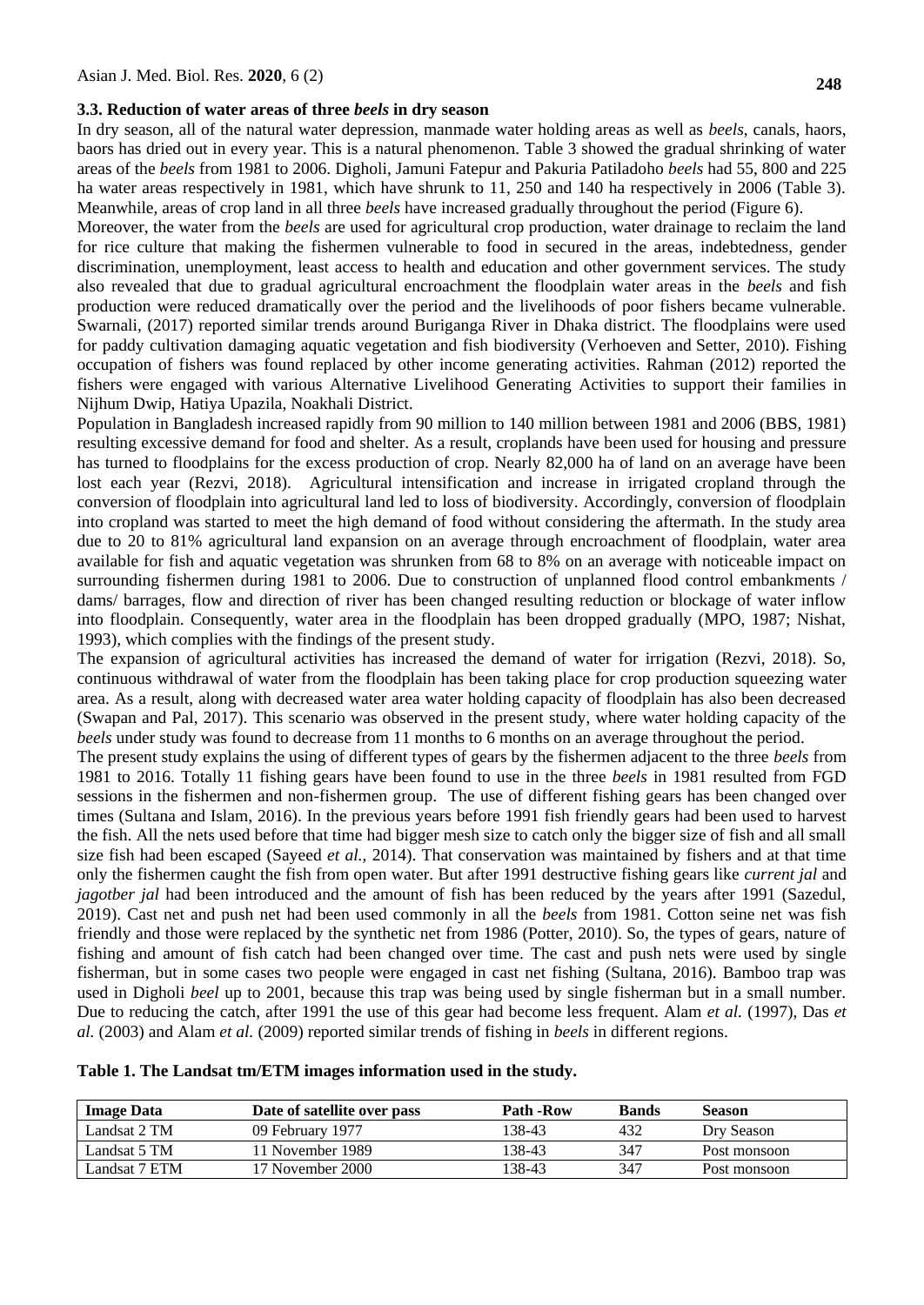| Years | Crop land areas increased over time |                         |                             |
|-------|-------------------------------------|-------------------------|-----------------------------|
|       | Digholi beel $(\% )$                | Jamuni Fatepur beel (%) | Pakuria Patiladoho beel (%) |
| 1981  | 20.00                               | 20.00                   | 20.00                       |
| 1986  | 40.00                               | 40.00                   | 30.00                       |
| 1991  | 54.29                               | 50.00                   | 47.50                       |
| 1996  | 74.29                               | 66.25                   | 51.25                       |
| 2001  | 83.33                               | 77.14                   | 68.33                       |
| 2006  | 87.50                               | 86.60                   | 69.17                       |

**Table 2. The crop land area increased in three** *beels* **from 1981 to 2006 in Naogaon District.** 

| Years | <b>Changes of beel areas in Naogaon District</b> |                          |                              |  |
|-------|--------------------------------------------------|--------------------------|------------------------------|--|
|       | Digholi beel (ha)                                | Jamuni Fatepur beel (ha) | Pakuria Patiladoho beel (ha) |  |
| 1981  | 55                                               | 800                      | 225                          |  |
| 1986  | 48                                               | 783                      | 207                          |  |
| 1991  | 47                                               | 617                      | 200                          |  |
| 1996  | 37                                               | 417                      | 187                          |  |
| 2001  | 18                                               | 317                      | 163                          |  |
| 2006  |                                                  | 250                      | 140                          |  |



**Figure 1. Location of the** *beels* **in Sadar Upazila, Naogaon district.**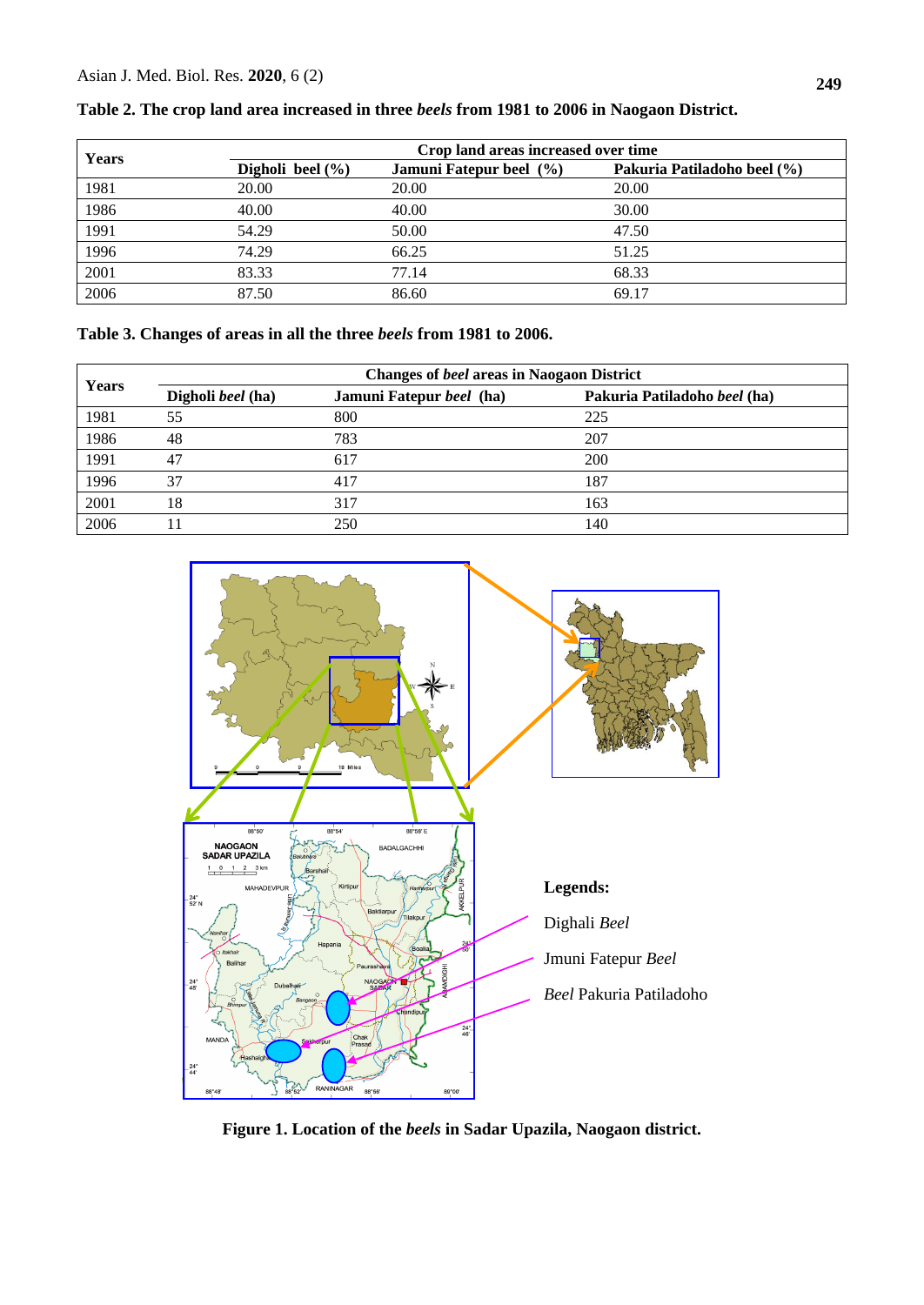

**Figure 2. Schematic diagram of the major steps of image processing techniques adopted in the study.**



**Figure 3. Schematic presentation of research methods (Source: Karim, 2006).**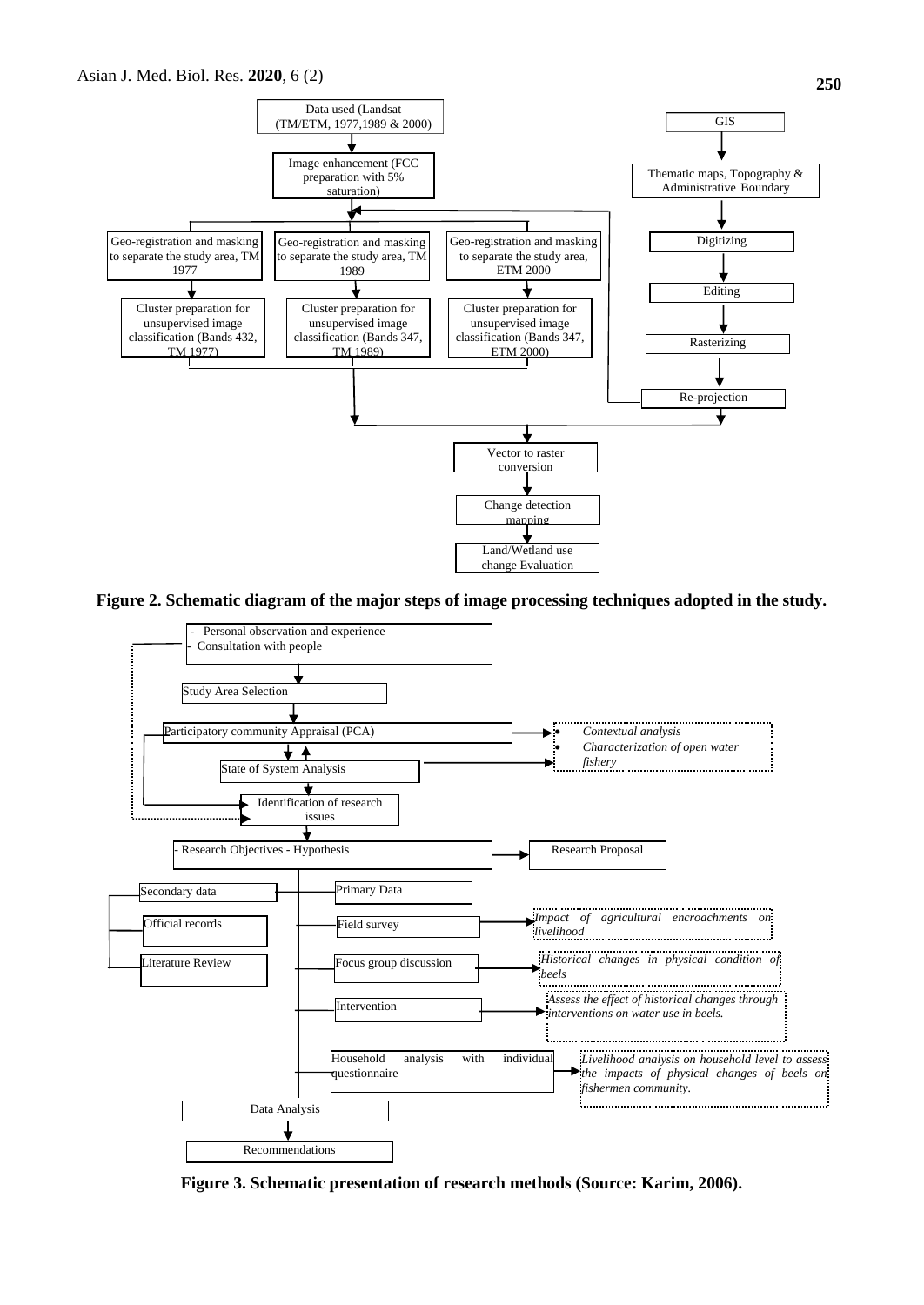

**Figure 4. False colour composite (FCC) image of bands 4, 3 and 2 of 1977 and bands 3, 4 and 7 of 1989 and 2000.**



**Figure 5. The results obtained through unsupervised classified two date images showed that the vegetation and water areas in 1989 image than the image of 2000.**



**Figure 6. Comparison of various land use types in unsupervised reclassified images of 1989 and 2000.**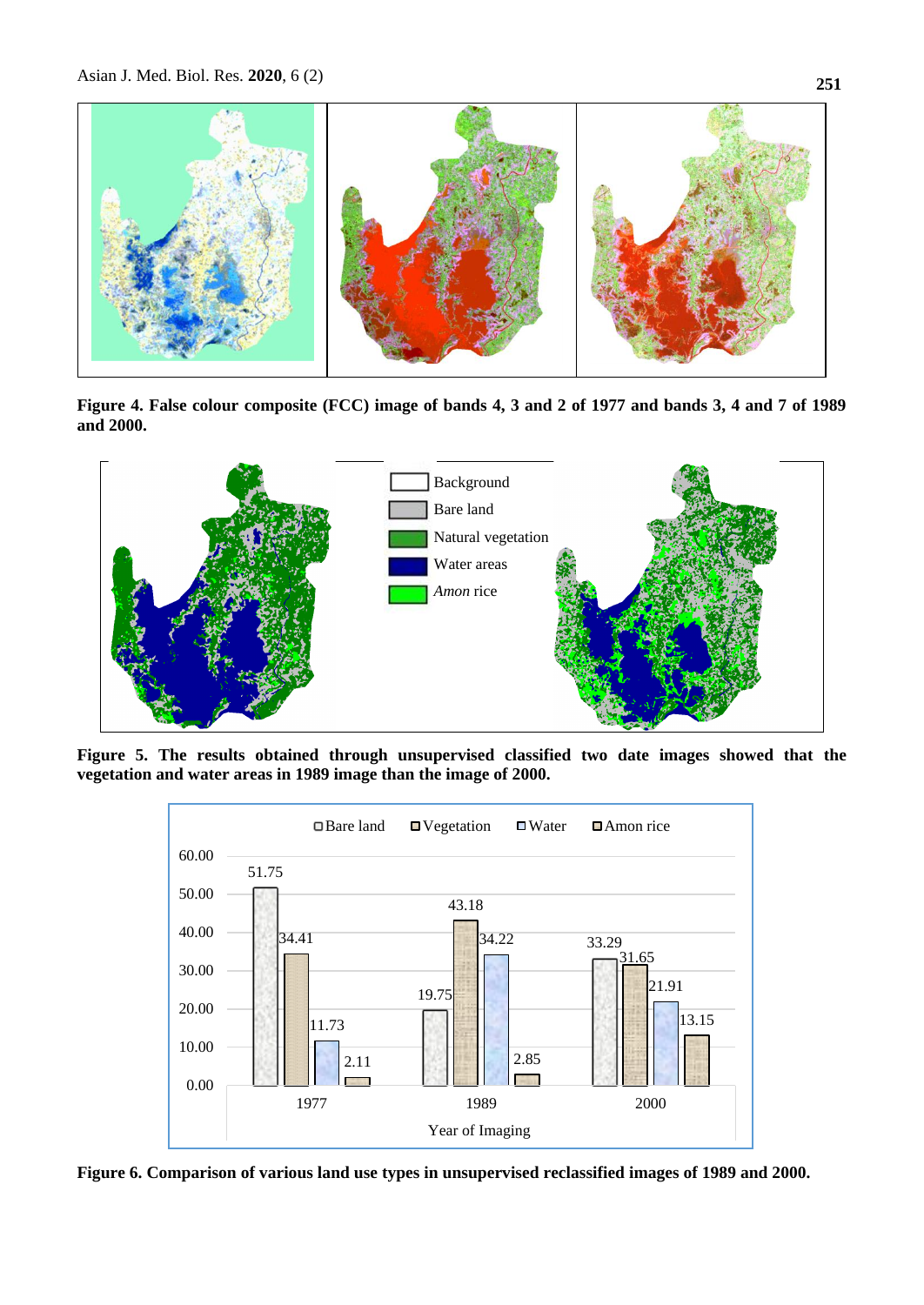### **4. Conclusions**

These floodplains are unique in aquatic biodiversity and availability of diverse aquatic flora and fauna. A large number of fishermen living around the floodplains depend on this resource for their livelihoods. Due to population pressure the floodplains have been encroached in all over the country by agricultural activities. So, this resource base is under great threat, fish biodiversity has been disrupted and the livelihood of fishermen around this resource base has been seriously affected. Hence, the study has concluded with five major findings like (i) encroachment by agricultural activities has done gradually since eights on the floodplains, (ii) fish production has dramatically reduced in the floodplains, (iii) aquatic vegetation in the floodplain has diminished, (iv) livelihood of fishermen around the floodplain has become more vulnerable and (v) fish biodiversity in the floodplain is under great threat.

## **Acknowledgements**

The authors are thankful for the financial support by Common Wealth Scholarship Commission. The authors also express their gratitude to the staff of Institute of Aquaculture, the Stirling University and Faculty of Fisheries, Bangladesh Agricultural University (BAU), for their support to carry out the research.

## **Conflict of interest**

None to declare.

## **References**

- Ahmed M, 1997. Socioeconomic and Policy Issues in the Floodplain Fisheries of Bangladesh, chapter 6, In: Tsai, Chu-fa and Ali, M.Youssouf (*eds*.); Openwater Fisheries of Bangladesh, pp. 89-98.
- Alam MS, FA Flowra, MA Salam, AKMA Kabir and H Ali, 2009. Fishing gears, fish marketing and livelihood status of the poor fishermen around the Basantapur *beel* at Lalpur Upazila. J. Agro. Env., 3: 17-20.
- Alam SS, MY Ali and CF Tsai, 1997. Fishing Gear of Floodplain Fisheries in Bangladesh: A Case Study of Chanda, BSKB and Halti *Beels*. Openwater Fisheries of Bangladesh, Editors: Chu-fa Tsai and M. Yousouf Ali, Bangladesh Centre for Advanced Studies, The University Press Limited, Dhaka, Bangladesh, pp.137- 152.
- Ali MY, 1989. Environment, conservation and fishery resources in Bangladesh. In: Aguero M, Hoq S, Rahman AKM and Ahmed M (*eds*.) Inland Fisheries Management in Bangladesh, Department of Fisheries, Dhaka, Bangladesh, Bangladesh Centre for Advanced Studies, Dhaka, Bangladesh and International Centre for Living Aquatic Resources Management, Manila, Philippines. pp.149.
- Ali MY, 1991. Towards Sustainable Development Fisheries Resources of Bangladesh, International Union for Conservation of Nature and Natural Resources. In: The World Conservation Union, National Conservation Strategy of Bangladesh and Bangladesh Agricultural Research Council, pp. 96.
- Ameen ZA, 2018. Contrast enhancement for color images using an adjustable contrast stretching technique. Int. J. Comput., 17: 74-80.
- Belton B, M Karim, S Thilsted, KME Jahan, W Collis and M Phillips, 2011. Review of aquaculture and fish consumption in Bangladesh. Studies and Reviews-53. The WorldFish Center.
- Boyce JK, 1991. Birth of a mega project, the political economy of flood control in Bangladesh. Bangladesh J. Soc. Stud., 52: 11-23.

Craig JF, AS Halls, JJF Barr and CW Bean, 2004. The Bangladesh floodplain fisheries. Fish. Res., 66: 271–286.

- Das T, K Das, N Dutta and A Gupta, 2003. Status of capture fishery in river Barak, Assam, India. The Second International Symposium on the management of large rivers for fisheries, 11-14 February, 2003, Phnom Penh, Cambodia.
- Dontree S, 2003. Land use dynamics from multi temporal remotely-sensed data: a case study Northern Thailand, proceedings of the First RS and GIS Conference, Kuwait. pp. 59-67.
- Döös BR, 2002. Population growth and loss of arable land. Glob. Environ. Change., 12: 303-311.
- Etter A, C Mc Alpine, K Wilson, S Phinn and H Possingham, 2006. Regional pattern of agricultural land use and deforestation in Colombia. Agricul. Ecos. Env., 114: 369-386.
- Giri C and S Shrestha, 1996. Land cover mapping and monitoring from NOAA AVHRR data in Bangladesh. Int. J. Remote Sens., 17: 2749-2759.
- Hossain M, M [Nahiduzzaman,](https://www.researchgate.net/profile/Md_Nahiduzzaman2?_sg%5B0%5D=ZSH-TEhYBs5csRSYrb1QEbifwkKmN1wYntTS8HayNRRmDQwfezTGfOnsvOYkuXMQbvPO0h0.XvR7I5aIHllzqM7EpwJqBHR53g2egNXqMSlYb1oWZlClUE9ZyoRwBoeYQOHTS26_L7wOw-iWXLX-zXxuHVr6GA&_sg%5B1%5D=_OJEpPAD1YqCtRRJlN5y3QkGYOfEPo-7Ggkb3jPojCknMwugml38Iq2WsjVqbXwnQlBkcn4.IrvV_30CufsCJUa9iurwOpM1zlPlU_wIZryRrqodMjH6Aue19H0VkpHG-2BH1UenwA0OhN1mUvUN0KN2pgWzdw) [MA Sayeed,](https://www.researchgate.net/profile/Md_Sayeed15?_sg%5B0%5D=ZSH-TEhYBs5csRSYrb1QEbifwkKmN1wYntTS8HayNRRmDQwfezTGfOnsvOYkuXMQbvPO0h0.XvR7I5aIHllzqM7EpwJqBHR53g2egNXqMSlYb1oWZlClUE9ZyoRwBoeYQOHTS26_L7wOw-iWXLX-zXxuHVr6GA&_sg%5B1%5D=_OJEpPAD1YqCtRRJlN5y3QkGYOfEPo-7Ggkb3jPojCknMwugml38Iq2WsjVqbXwnQlBkcn4.IrvV_30CufsCJUa9iurwOpM1zlPlU_wIZryRrqodMjH6Aue19H0VkpHG-2BH1UenwA0OhN1mUvUN0KN2pgWzdw) E [Azim,](https://www.researchgate.net/profile/Ekram_Azim) MA Wahab [a](https://www.researchgate.net/profile/Md_Wahab2)nd [PG Olin,](https://www.researchgate.net/profile/Paul_Olin?_sg%5B0%5D=ZSH-TEhYBs5csRSYrb1QEbifwkKmN1wYntTS8HayNRRmDQwfezTGfOnsvOYkuXMQbvPO0h0.XvR7I5aIHllzqM7EpwJqBHR53g2egNXqMSlYb1oWZlClUE9ZyoRwBoeYQOHTS26_L7wOw-iWXLX-zXxuHVr6GA&_sg%5B1%5D=_OJEpPAD1YqCtRRJlN5y3QkGYOfEPo-7Ggkb3jPojCknMwugml38Iq2WsjVqbXwnQlBkcn4.IrvV_30CufsCJUa9iurwOpM1zlPlU_wIZryRrqodMjH6Aue19H0VkpHG-2BH1UenwA0OhN1mUvUN0KN2pgWzdw) 2009. The Chalan beel in Bangladesh: Habitat and biodiversity degradation, and implications for future management. Lakes and Reservoirs: Res. Man., 14: 3-19.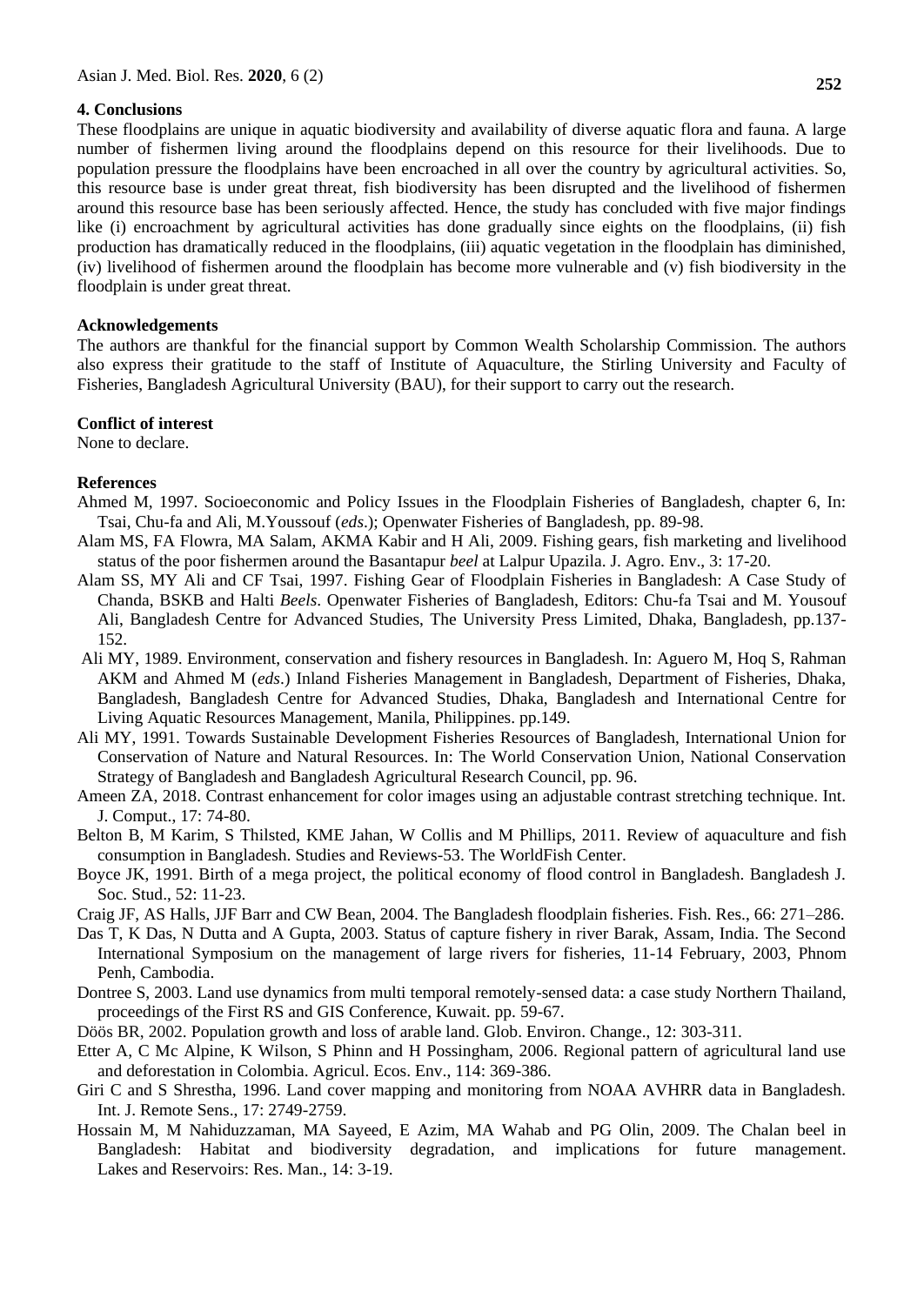- Hossain MAR, 2014. Habitat and fish diversity: Bangladesh perspective. In: Wahab MA, Shah MS, Hossain MAR, Barman BK and Hoq ME (eds.), Advances in Fisheries Research in Bangladesh: I. Proc. of 5th Fisheries Conference & Research Fair 2012, Bangladesh Agricultural Research Council, Dhaka, Bangladesh Fisheries Research Forum, Dhaka, Bangladesh. pp. 246.
- Hossain MAR, 2014. An overview of fisheries sector of Bangladesh. Res. Agric., Livest. Fish., 1: 109-126.
- Hussain MG and MA Mazid, 2001. Genetic improvement and conservation of Carps species in Bangladesh, Bangladesh Fisheries Research Institute and International Centre for Living Aquatic Resources Management, Manila, Philippines, pp. 74.
- Hussain MG, 2010. Freshwater fishes of Bangladesh: Fisheries, biodiversity and habitat. Aqua. Eco. Health Man., 13: 85-93.
- Islam MR, Z Weijuan, Mao Sishuai, EA Egrinya and H Yuegao, 2010. Status of land degradation and desertification in Bangladesh and the role of agro forestry in their control. J. Agricul. Biotech. Eco., 3: 107- 116.
- Kawarazuka and Béné, 2010. Linking small-scale fisheries and aquaculture to household nutritional security: an overview. Food Sec., 2: 343–357.
- Kawarazuka and Béné, 2011. The potential role of small fish species in improving micronutrient deficiencies in developing countries: building evidence. Pub. Health Nutri., 14: 1927-1938.
- Khan HR, 1993. Water development activities and their impacts on wetlands, In: Nishat A, Hossain Z, Roy MK and A Karim (*eds*); Freshwater Wetlands in Bangladesh; Issues and Approaches for Management, IUCN, Gland, Switzerland, pp. 283.
- Khuda B, A Barkat and J Helali, 1991. Agriculture Development in Bangladesh*:* A Macro Study on Sustainability Considerations. Dhaka: University Research Corporation (Bangladesh).
- Kirpalani S, 2016. Crowded house: analyzing overpopulation and poverty in Bangladesh and Indonesia. Glob. Maj. E. J., 7: 28-37.
- Master Plan Organisation, 1987. Fisheries and flood control, drainage and irrigation development; Master Plan Organisation (MPO) Tech. Rep.17, Dhaka, Bangladesh.
- [Melissa M,](https://www.tandfonline.com/author/McCracken%2C+Melissa) and AT Wolf[,](https://www.tandfonline.com/author/Wolf%2C+Aaron+T) 2019. Updating the Register of International River Basins of the world. Informa UK Limited, trading as Taylor & Francis Group.
- Mirza MQ, 2002. The Ganges water-sharing treaty: risk analysis of the negotiated discharge. Int. J. Wat., 2: 57- 74.
- Nishat A, 1993. Freshwater wetlands in Bangladesh: status and issues, In: Nishat A, Z Hossain, MK Roy and A Karim (*eds*.), Freshwater Wetlands in Bangladesh; issues and approaches for management, IUCN, Gland, Switzerland, pp.283.
- Potter T and MG Pawson, 2010. Gill Netting. Lab. Leafl. MAFF Direct. Fish. Res. Lowestoft, pp. 34.
- Rahman AKA, 1993. Wetlands and Fisheries, In: Nishat A, Z Hossain, MK Roy and A Karim (*eds*.), Freshwater Wetlands in Bangladesh; issues and approaches for management, IUCN, Gland, Switzerland. pp. 283.
- Rahman AKA, 2005. Freshwater Fishes of Bangladesh (2<sup>nd</sup> ed.) Zoological Society of Bangladesh, Dhaka, Bangladesh. pp. 397.
- Rahman M, MF Tazim, SC Dey, AKMS Azam and MR Islam, 2012. Alternative livelihood options of fishermen of Nijhum Dwip under Hatiya Upazila of Noakhali District in Bangladesh. Asian. J. Rur. Develop., 2: 24-31.
- Rahman MA, A Shirin, MI Haidar and MWR Majumder, 2017. Present status (Biodiversity and Conservation) of fish at Chalan Beel in Bangladesh. Int. J. Zoo. Stud., 2: 31-37.
- Rahman MR, 2015. Causes of biodiversity depletion in Bangladesh and their consequences on ecosystem services. American J. Envir. Prot., 4: 214-236.
- Rashid HE, 1991. Geography of Bangladesh, 2nd ed. University Press, Dhaka. pp. 12-76.
- Rezvi MR, 2018. The Factors of Declining Agricultural Growth in Bangladesh and Its Impact on Food Security. South Asian J. Soc. Studies Eco., 1: 1-9.
- Roos N, MA Wahab, MA Hossain, SH Thilsted and H Shakuntala, 2007. Linking human nutrition and fisheries: incorporating micronutrient-dense, small indigenous fish species in carp polyculture production in Bangladesh. Food Nutr. Bull., 28: 280-293.
- Rouse JW, RH Haas, JA Schell, and DW Deering, 1974. Monitoring vegetation systems in the Great Plains with ERTS. Proceeding of  $3^{rd}$  Earth Resources Technology satellite-1 Symposium Greenbelt. NASA SP-351, 3010-3017.